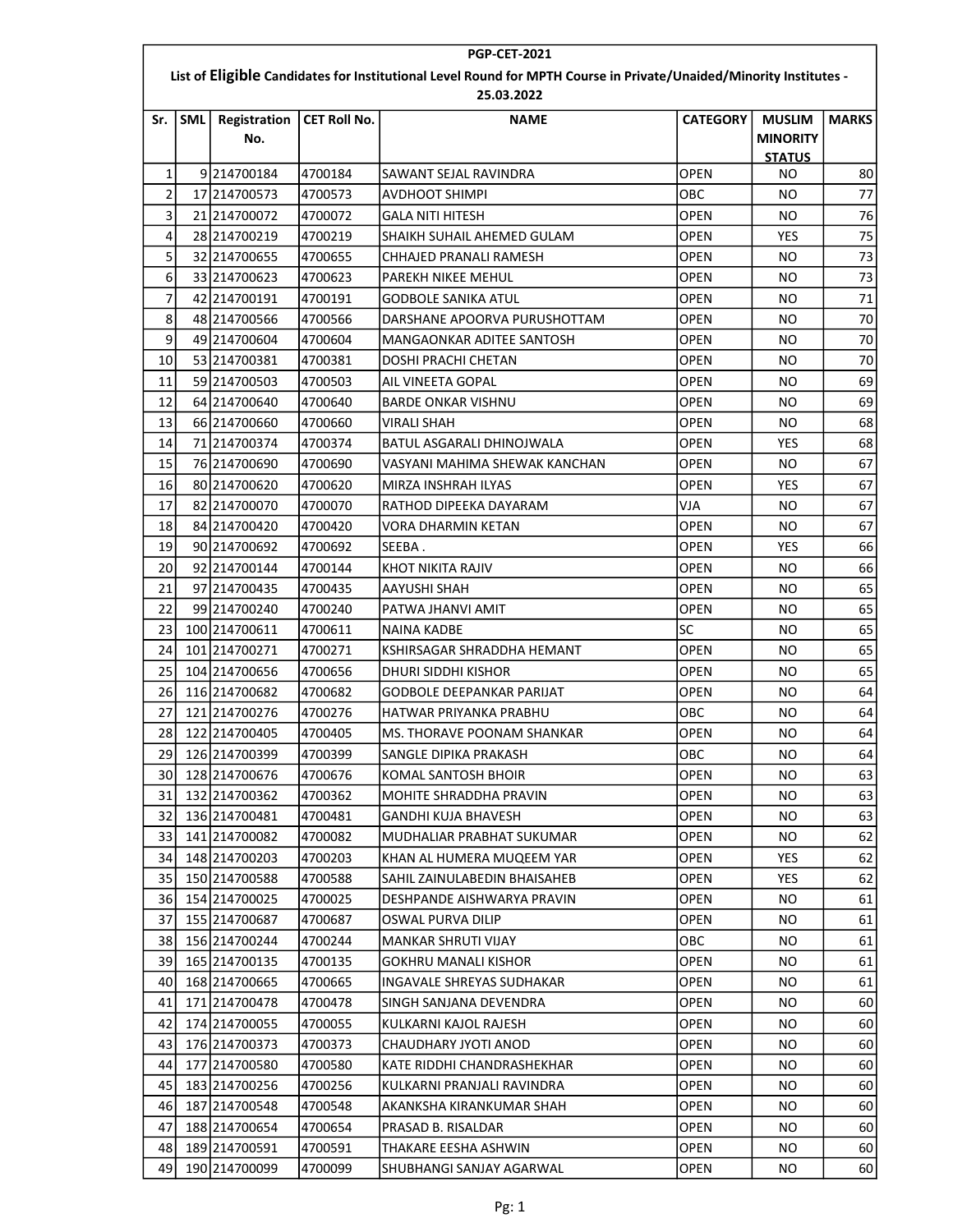|     | <b>PGP-CET-2021</b>                                                                                                |               |                     |                                  |                 |                                  |              |  |  |  |
|-----|--------------------------------------------------------------------------------------------------------------------|---------------|---------------------|----------------------------------|-----------------|----------------------------------|--------------|--|--|--|
|     | List of Eligible Candidates for Institutional Level Round for MPTH Course in Private/Unaided/Minority Institutes - |               |                     |                                  |                 |                                  |              |  |  |  |
| Sr. | <b>SML</b>                                                                                                         | Registration  | <b>CET Roll No.</b> | 25.03.2022<br><b>NAME</b>        | <b>CATEGORY</b> | <b>MUSLIM</b>                    | <b>MARKS</b> |  |  |  |
|     |                                                                                                                    | No.           |                     |                                  |                 | <b>MINORITY</b><br><b>STATUS</b> |              |  |  |  |
| 50  |                                                                                                                    | 191 214700639 | 4700639             | <b>GALA PANKTI ASHWIN</b>        | <b>OPEN</b>     | ΝO                               | 60           |  |  |  |
| 51  |                                                                                                                    | 192 214700293 | 4700293             | BHATIYA DEEKSHA VIJAY            | OPEN            | ΝO                               | 60           |  |  |  |
| 52  |                                                                                                                    | 193 214700607 | 4700607             | JAIN ASHI DEEPAK                 | OPEN            | NO                               | 59           |  |  |  |
| 53  |                                                                                                                    | 194 214700471 | 4700471             | MANJREKAR RIDDHI ARVIND          | овс             | ΝO                               | 59           |  |  |  |
| 54  |                                                                                                                    | 197 214700130 | 4700130             | MANE ANKITA RAMCHANDRA           | OPEN            | ΝO                               | 59           |  |  |  |
| 55  |                                                                                                                    | 200 214700535 | 4700535             | DALVE ASHLESHA DILIP             | OBC             | ΝO                               | 59           |  |  |  |
| 56  |                                                                                                                    | 204 214700345 | 4700345             | JAGRUTI BAND                     | OBC             | ΝO                               | 59           |  |  |  |
| 57  |                                                                                                                    | 205 214700546 | 4700546             | VALIYAPARAMBIL ANNA TANYA JOSEPH | OPEN            | ΝO                               | 59           |  |  |  |
| 58  |                                                                                                                    | 207 214700422 | 4700422             | <b>BIRKAD KAJOL PRAKASH</b>      | овс             | NO                               | 59           |  |  |  |
| 59  |                                                                                                                    | 208 214700241 | 4700241             | DESHMUKH SHRADDHA PRAMODRAO      | <b>OPEN</b>     | ΝO                               | 59           |  |  |  |
| 60  |                                                                                                                    | 211 214700505 | 4700505             | PATIL NISHIGANDHA KASHINATH      | овс             | ΝO                               | 59           |  |  |  |
| 61  |                                                                                                                    | 212 214700551 | 4700551             | CHANDANSHIV PRANALI CHANDRAKANT  | OPEN            | ΝO                               | 59           |  |  |  |
| 62  |                                                                                                                    | 214 214700562 | 4700562             | NAIK SHRADDHA VIDYADHAR VINNETA  | OPEN            | ΝO                               | 59           |  |  |  |
| 63  |                                                                                                                    | 215 214700382 | 4700382             | RADHIKA KASAT                    | <b>OPEN</b>     | ΝO                               | 59           |  |  |  |
| 64  |                                                                                                                    | 217 214700593 | 4700593             | NALAWADE KALYANI PRADEEP         | <b>OPEN</b>     | ΝO                               | 58           |  |  |  |
| 65  |                                                                                                                    | 220 214700355 | 4700355             | GHORDADEKAR DHANASHRI RAJENDRA   | OPEN            | ΝO                               | 58           |  |  |  |
| 66  |                                                                                                                    | 221 214700314 | 4700314             | JADHAV NEHA ANANDRAO             | OPEN            | ΝO                               | 58           |  |  |  |
| 67  |                                                                                                                    | 222 214700129 | 4700129             | KUMBHAR PRIYANKA LAXMAN          | овс             | ΝO                               | 58           |  |  |  |
| 68  |                                                                                                                    | 226 214700533 | 4700533             | SITUT GANDHALI ATUL              | <b>OPEN</b>     | NO.                              | 58           |  |  |  |
| 69  |                                                                                                                    | 228 214700704 | 4700704             | TOSHNIWAL SAKSHI NARENDRA        | OPEN            | ΝO                               | 58           |  |  |  |
| 70  |                                                                                                                    | 229 214700627 | 4700627             | LODHA UNNATI RAVINDRA            | OPEN            | NO                               | 58           |  |  |  |
| 71  |                                                                                                                    | 231 214700049 | 4700049             | GAUTAMI ANAND SONKAMBLE          | <b>SC</b>       | ΝO                               | 58           |  |  |  |
| 72  |                                                                                                                    | 234 214700411 | 4700411             | THALESHWAR SNEHAL PRADIP         | <b>OPEN</b>     | ΝO                               | 58           |  |  |  |
| 73  |                                                                                                                    | 235 214700547 | 4700547             | PATIL RONIT RAVINDRA             | OBC             | ΝO                               | 58           |  |  |  |
| 74  |                                                                                                                    | 236 214700658 | 4700658             | MITALI MADHUKAR DAREKAR          | <b>OPEN</b>     | ΝO                               | 58           |  |  |  |
| 75  |                                                                                                                    | 237 214700305 | 4700305             | GAIKWAD ANJALA KISHORE           | SC              | ΝO                               | 58           |  |  |  |
| 76  |                                                                                                                    | 241 214700262 | 4700262             | MADAME GAYATRI DEVENDRA          | <b>NTB</b>      | ΝO                               | 57           |  |  |  |
| 77  |                                                                                                                    | 244 214700464 | 4700464             | ARORA NISHI KULDEEP              | <b>EWS</b>      | ΝO                               | 57           |  |  |  |
| 78  |                                                                                                                    | 246 214700031 | 4700031             | GEET HANSRAJBHAI GHOGHARI        | OPEN            | NO.                              | 57           |  |  |  |
| 79  |                                                                                                                    | 249 214700603 | 4700603             | <b>JAIN PRAGYA RAJESH</b>        | <b>OPEN</b>     | NO.                              | 57           |  |  |  |
| 80  |                                                                                                                    | 250 214700378 | 4700378             | BHANDAKKAR POULAMI ADWAIT        | <b>OPEN</b>     | ΝO                               | 57           |  |  |  |
| 81  |                                                                                                                    | 251 214700681 | 4700681             | <b>BANKAR GAURI RAVINDRA</b>     | ОВС             | NO.                              | 57           |  |  |  |
| 82  |                                                                                                                    | 252 214700618 | 4700618             | BATULWAR MEENAKSHI BHUMESH       | ОВС             | ΝO                               | 57           |  |  |  |
| 83  |                                                                                                                    | 254 214700046 | 4700046             | SHAH NUPUR MUKESH SMITA          | OPEN            | NO.                              | 57           |  |  |  |
| 84  |                                                                                                                    | 255 214700470 | 4700470             | MUKADAM PRATISHTA RAJENDRA ARUNA | ОВС             | ΝO                               | 56           |  |  |  |
| 85  |                                                                                                                    | 257 214700402 | 4700402             | PAWAR VRISHALI BABAN             | ОВС             | NO.                              | 56           |  |  |  |
| 86  |                                                                                                                    | 259 214700298 | 4700298             | SATHE GAURI BHIMRAO              | SC              | NO.                              | 56           |  |  |  |
| 87  |                                                                                                                    | 261 214700107 | 4700107             | RAUT PRANJALI ASHOK              | ОВС             | NO.                              | 56           |  |  |  |
| 88  |                                                                                                                    | 263 214700063 | 4700063             | KABADE KUNJAL RAJENDRA           | <b>SC</b>       | NO.                              | 56           |  |  |  |
| 89  |                                                                                                                    | 264 214700033 | 4700033             | KHOT SHAMAL VIJAY                | OPEN            | NO.                              | 56           |  |  |  |
| 90  |                                                                                                                    | 265 214700179 | 4700179             | <b>GANDHI BHAVNA SANTOSH</b>     | OPEN            | NO.                              | 56           |  |  |  |
| 91  |                                                                                                                    | 266 214700292 | 4700292             | SHRUTI RAPHAEL D'SOUZA           | <b>OPEN</b>     | ΝO                               | 56           |  |  |  |
| 92  |                                                                                                                    | 267 214700045 | 4700045             | <b>BHUJBAL OMKAR SUNIL</b>       | OPEN            | NO.                              | 56           |  |  |  |
| 93  |                                                                                                                    | 268 214700281 | 4700281             | CHATURVEDI SHANKESH BHUPESH      | OPEN            | NO.                              | 56           |  |  |  |
| 94  |                                                                                                                    | 269 214700414 | 4700414             | DEORAJ ASHWINI ASHOK             | овс             | NO.                              | 56           |  |  |  |
| 95  |                                                                                                                    | 270 214700408 | 4700408             | KHANDELWAL KRATI PRADEEP         | OPEN            | NO.                              | 56           |  |  |  |
| 96  |                                                                                                                    | 271 214700294 | 4700294             | KARWA MANSI RADHESHYAM           | <b>OPEN</b>     | NO.                              | 56           |  |  |  |
| 97  |                                                                                                                    | 273 214700369 | 4700369             | <b>MANSI PATIL</b>               | ОВС             | NO.                              | 56           |  |  |  |
| 98  |                                                                                                                    | 275 214700606 | 4700606             | MESHRAM SNEHAL ASHOK             | SC              | NO.                              | 56           |  |  |  |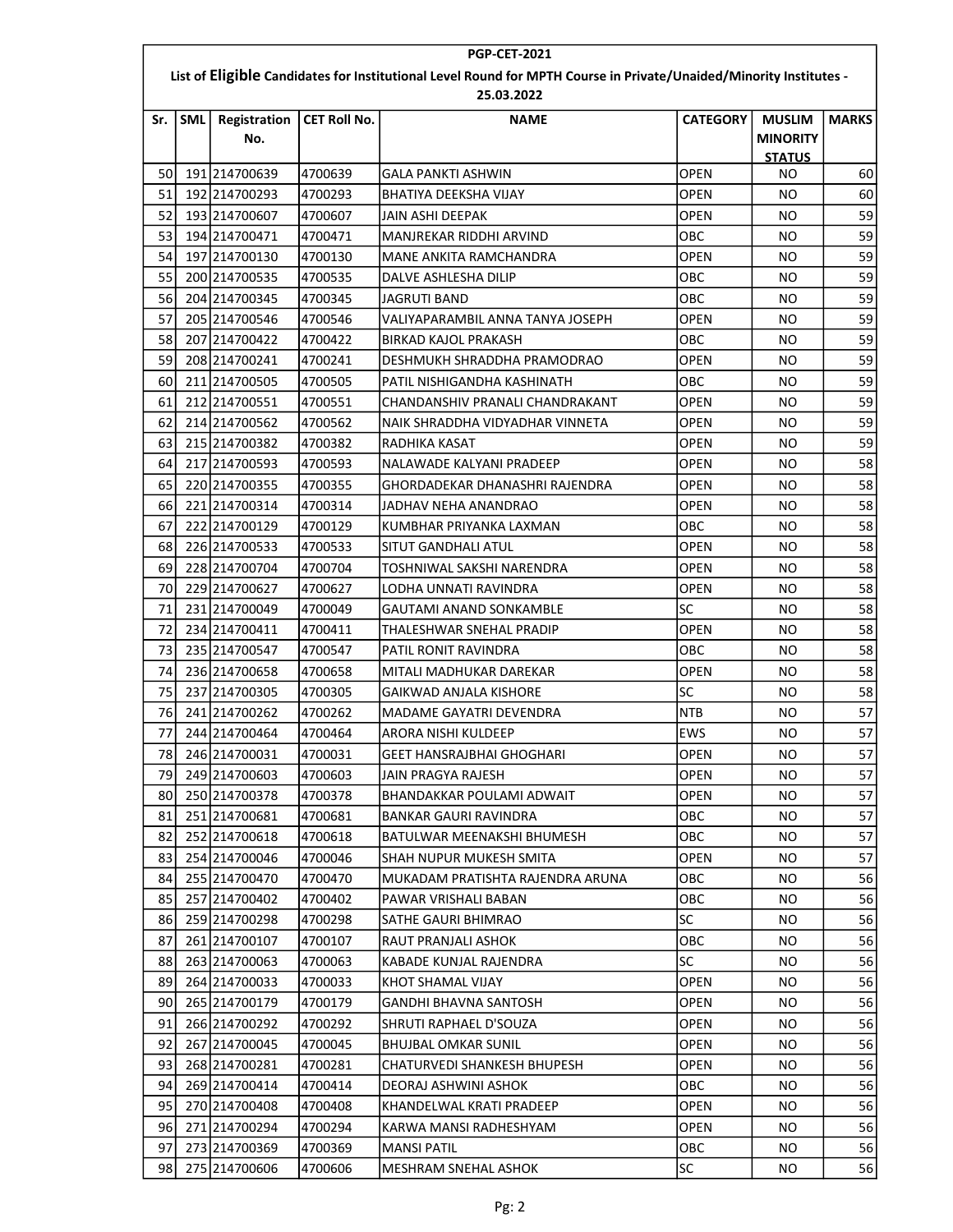|     | <b>PGP-CET-2021</b>                                                                                                |                     |                     |                                   |                 |                                  |              |  |  |  |
|-----|--------------------------------------------------------------------------------------------------------------------|---------------------|---------------------|-----------------------------------|-----------------|----------------------------------|--------------|--|--|--|
|     | List of Eligible Candidates for Institutional Level Round for MPTH Course in Private/Unaided/Minority Institutes - |                     |                     |                                   |                 |                                  |              |  |  |  |
|     |                                                                                                                    |                     |                     | 25.03.2022                        |                 |                                  |              |  |  |  |
| Sr. | <b>SML</b>                                                                                                         | Registration<br>No. | <b>CET Roll No.</b> | <b>NAME</b>                       | <b>CATEGORY</b> | <b>MUSLIM</b><br><b>MINORITY</b> | <b>MARKS</b> |  |  |  |
|     |                                                                                                                    |                     |                     |                                   |                 | <b>STATUS</b>                    |              |  |  |  |
| 99  |                                                                                                                    | 276 214700310       | 4700310             | KOTWAL SHEFALI SUSHIL             | <b>OPEN</b>     | ΝO                               | 56           |  |  |  |
| 100 |                                                                                                                    | 277 214700002       | 4700002             | VAIDYA SANIKA SACHIN              | <b>OPEN</b>     | NO                               | 56           |  |  |  |
| 101 |                                                                                                                    | 280 214700494       | 4700494             | JINCY RAJAN                       | <b>OPEN</b>     | NO                               | 56           |  |  |  |
| 102 |                                                                                                                    | 283 214700515       | 4700515             | HOLMUKHE PRUTHVIKA NANDKUMAR      | lsc             | ΝO                               | 55           |  |  |  |
| 103 |                                                                                                                    | 284 214700101       | 4700101             | <b>BUDHWANI NIKITA PURSHOTTAM</b> | <b>OPEN</b>     | ΝO                               | 55           |  |  |  |
| 104 |                                                                                                                    | 285 214700078       | 4700078             | PUND CHETANA NARENDRA             | овс             | ΝO                               | 55           |  |  |  |
| 105 |                                                                                                                    | 286 214700671       | 4700671             | RATHOD SALONI RANGLAL             | VJA             | ΝO                               | 55           |  |  |  |
| 106 |                                                                                                                    | 287 214700534       | 4700534             | CHAVAN APOORVA PANDHARINATH       | OPEN            | ΝO                               | 55           |  |  |  |
| 107 |                                                                                                                    | 288 214700586       | 4700586             | MEGHA MOHANDAS                    | OPEN            | ΝO                               | 55           |  |  |  |
| 108 |                                                                                                                    | 289 214700672       | 4700672             | SOMDEB CHAKRABORTY                | <b>OPEN</b>     | ΝO                               | 55           |  |  |  |
| 109 |                                                                                                                    | 291 214700036       | 4700036             | SARTAPE SHRUTIKA NITIN            | lsc             | ΝO                               | 55           |  |  |  |
| 110 |                                                                                                                    | 293 214700163       | 4700163             | JANI KUNJ NITESH                  | <b>OPEN</b>     | ΝO                               | 55           |  |  |  |
| 111 |                                                                                                                    | 294 214700610       | 4700610             | KHANDALE RUCHIRA BHARAT           | <b>SC</b>       | ΝO                               | 55           |  |  |  |
| 112 |                                                                                                                    | 296 214700446       | 4700446             | CHHEDA PALAK KALPESH              | OPEN            | NO                               | 55           |  |  |  |
| 113 |                                                                                                                    | 298 214700322       | 4700322             | DONGARE ROZA PRAMODKUMAR          | lsc             | ΝO                               | 55           |  |  |  |
| 114 |                                                                                                                    | 301 214700469       | 4700469             | <b>BHAVESH SAHU</b>               | <b>OPEN</b>     | NO                               | 54           |  |  |  |
| 115 |                                                                                                                    | 302 214700189       | 4700189             | AKSHAY NIMJE                      | OPEN            | ΝO                               | 54           |  |  |  |
| 116 |                                                                                                                    | 303 214700312       | 4700312             | LEKHWANI RASHI SANJAY             | <b>OPEN</b>     | NO.                              | 54           |  |  |  |
| 117 |                                                                                                                    | 305 214700132       | 4700132             | ZAWARE PARTH SUNIL                | OPEN            | ΝO                               | 54           |  |  |  |
| 118 |                                                                                                                    | 306 214700205       | 4700205             | SHARMA JAYA JAIPRAKASH            | <b>OPEN</b>     | ΝO                               | 54           |  |  |  |
| 119 |                                                                                                                    | 307 214700074       | 4700074             | TIKHILE PRIYA JAYANT              | овс             | ΝO                               | 54           |  |  |  |
| 120 |                                                                                                                    | 308 214700059       | 4700059             | SUPEKAR TANUSHRI SHYAMRAJ         | OPEN            | ΝO                               | 54           |  |  |  |
| 121 |                                                                                                                    | 309 214700643       | 4700643             | ARSHIYA FAROOQUE SHAIKH           | OPEN            | <b>YES</b>                       | 54           |  |  |  |
| 122 |                                                                                                                    | 312 214700490       | 4700490             | KHARCHE VRUSHALI BALIRAM          | овс             | ΝO                               | 54           |  |  |  |
| 123 |                                                                                                                    | 316 214700476       | 4700476             | MAYURI SURESHRAO KANKAL           | овс             | ΝO                               | 53           |  |  |  |
| 124 |                                                                                                                    | 317 214700133       | 4700133             | KHARATMAL DEEPALI RAM             | lsc             | ΝO                               | 53           |  |  |  |
| 125 |                                                                                                                    | 318 214700626       | 4700626             | NAG DIVESH VINOD                  | OBC             | ΝO                               | 53           |  |  |  |
| 126 |                                                                                                                    | 319 214700666       | 4700666             | <b>MAHAJAN MAITHILI DILIP</b>     | SC              | ΝO                               | 53           |  |  |  |
| 127 |                                                                                                                    | 320 214700584       | 4700584             | ALNURE VARSHA ROKDOBA             | <b>NTC</b>      | NO.                              | 53           |  |  |  |
| 128 |                                                                                                                    | 321 214700071       | 4700071             | PATTIWALE NIKITA VITTHAL          | <b>OPEN</b>     | NO.                              | 53           |  |  |  |
| 129 |                                                                                                                    | 322 214700021       | 4700021             | <b>GOKLANI RITUKA PRAKASH</b>     | OPEN            | NO.                              | 53           |  |  |  |
| 130 |                                                                                                                    | 323 214700280       | 4700280             | MADAVI KRUTIKA ARVIND             | lst             | NO.                              | 53           |  |  |  |
| 131 |                                                                                                                    | 325 214700440       | 4700440             | CHOPADE KSHITIJA RAVINDRA         | ОВС             | NO.                              | 53           |  |  |  |
| 132 |                                                                                                                    | 326 214700668       | 4700668             | LOHIYA SHREYA VIPINKUMAR          | <b>OPEN</b>     | NO.                              | 53           |  |  |  |
| 133 |                                                                                                                    | 327 214700246       | 4700246             | ABOLI NITIN PEDGAONKAR            | <b>OPEN</b>     | NO.                              | 53           |  |  |  |
| 134 |                                                                                                                    | 329 214700285       | 4700285             | OTARI SHREYA MAHESH               | NTB             | NO.                              | 53           |  |  |  |
| 135 |                                                                                                                    | 330 214700644       | 4700644             | PADOL ANKITA PURUSHOTTAM          | овс             | NO.                              | 53           |  |  |  |
| 136 |                                                                                                                    | 331 214700647       | 4700647             | DAKHANE RAJSHREE BHASKAR          | SC              | NO.                              | 53           |  |  |  |
| 137 |                                                                                                                    | 333 214700581       | 4700581             | IRKAR DIVYA MAYAPPA               | <b>NTC</b>      | NO.                              | 52           |  |  |  |
| 138 |                                                                                                                    | 336 214700200       | 4700200             | PAWAR SAKSHI NITIN                | OPEN            | NO.                              | 52           |  |  |  |
| 139 |                                                                                                                    | 338 214700265       | 4700265             | SHAH RIA SANJAY KOMAL             | <b>OPEN</b>     | NO.                              | 52           |  |  |  |
| 140 |                                                                                                                    | 339 214700176       | 4700176             | <b>SHAIKH URUSA KHALID</b>        | <b>OPEN</b>     | YES                              | 52           |  |  |  |
| 141 |                                                                                                                    | 340 214700492       | 4700492             | <b>BHOLE MEGHANA GANESH</b>       | ОВС             | NO.                              | 52           |  |  |  |
| 142 |                                                                                                                    | 341 214700523       | 4700523             | FAROOQUI BUSHRA MOHD SALAHUDDIN   | OPEN            | <b>YES</b>                       | 52           |  |  |  |
| 143 |                                                                                                                    | 342 214700612       | 4700612             | KADAM AKANKSHA MANIKRAO           | <b>OPEN</b>     | NO.                              | 52           |  |  |  |
| 144 |                                                                                                                    | 343 214700526       | 4700526             | NEHA DEVIDAS BORSE                | OPEN            | NO.                              | 52           |  |  |  |
| 145 |                                                                                                                    | 344 214700124       | 4700124             | BAMBLE DIPALEE BHAGWAN            | ST              | NO.                              | 52           |  |  |  |
| 146 |                                                                                                                    | 345 214700543       | 4700543             | PATEL INDRAYANI RAMKISHOR         | OPEN            | NO.                              | 52           |  |  |  |
| 147 |                                                                                                                    | 346 214700221       | 4700221             | KHANDELWAL MAHIMA MANISH          | <b>OPEN</b>     | NO.                              | 52           |  |  |  |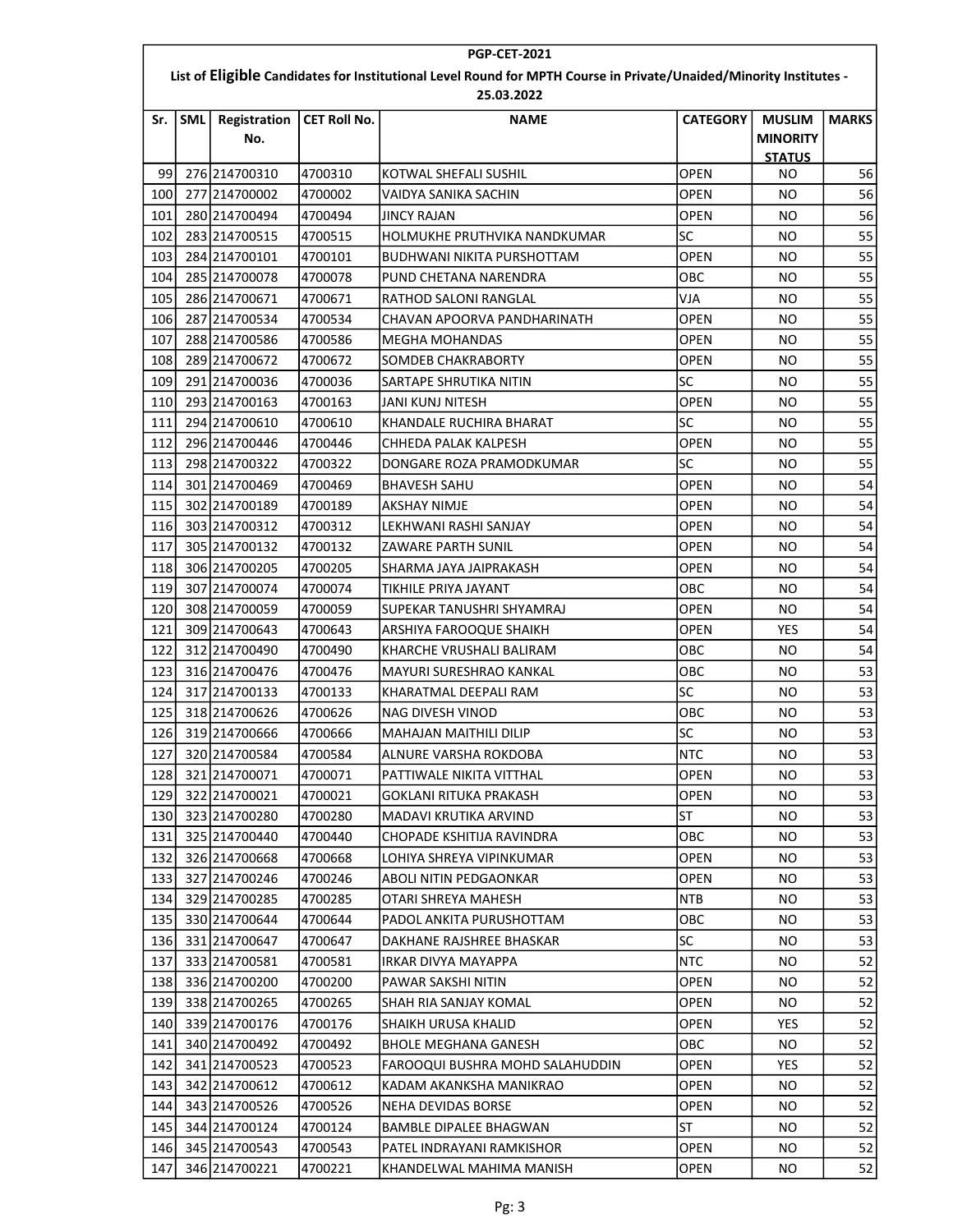|                                                                                                                    | <b>PGP-CET-2021</b> |                     |                     |                                       |                 |                                  |              |  |  |
|--------------------------------------------------------------------------------------------------------------------|---------------------|---------------------|---------------------|---------------------------------------|-----------------|----------------------------------|--------------|--|--|
| List of Eligible Candidates for Institutional Level Round for MPTH Course in Private/Unaided/Minority Institutes - |                     |                     |                     |                                       |                 |                                  |              |  |  |
|                                                                                                                    |                     |                     |                     | 25.03.2022                            |                 |                                  |              |  |  |
| Sr.                                                                                                                | <b>SML</b>          | Registration<br>No. | <b>CET Roll No.</b> | <b>NAME</b>                           | <b>CATEGORY</b> | <b>MUSLIM</b><br><b>MINORITY</b> | <b>MARKS</b> |  |  |
| 148                                                                                                                |                     | 347 214700185       | 4700185             | CHAVAN PRITI RAJABHAU                 | VJA             | <b>STATUS</b><br>ΝO              | 52           |  |  |
| 149                                                                                                                |                     | 351 214700685       | 4700685             | SHWETA SUSHIL NARVEKAR                | <b>OPEN</b>     | NO.                              | 52           |  |  |
|                                                                                                                    |                     |                     |                     |                                       | lsc             |                                  | 52           |  |  |
| 150                                                                                                                |                     | 352 214700167       | 4700167             | DIPIKA JAISINGH JADHAV                |                 | NO.                              | 51           |  |  |
| 151                                                                                                                |                     | 354 214700683       | 4700683             | JADHAV SHIVANI SURESH                 | OPEN            | ΝO                               |              |  |  |
| 152                                                                                                                |                     | 355 214700427       | 4700427             | THAKRE MINAKSHI SUDHIR                | OBC             | ΝO                               | 51           |  |  |
| 153                                                                                                                |                     | 356 214700003       | 4700003             | ZAWAR PRANOTI RAJGOPAL                | <b>OPEN</b>     | NO.                              | 51           |  |  |
| 154                                                                                                                |                     | 357 214700153       | 4700153             | APURVA SHRINIVAS MALSHETWAR           | <b>OPEN</b>     | <b>NO</b>                        | 51           |  |  |
| 155                                                                                                                |                     | 358 214700331       | 4700331             | PAWAR HARSHADA MAHENDRA               | <b>OPEN</b>     | ΝO                               | 51           |  |  |
| 156                                                                                                                |                     | 360 214700260       | 4700260             | RIDDHI KHANDETOD                      | <b>OPEN</b>     | NO.                              | 51           |  |  |
| 157                                                                                                                |                     | 362 214700579       | 4700579             | TOSHNIWAL BHAKTI GOKULDAS             | <b>OPEN</b>     | NO.                              | 51           |  |  |
| 158                                                                                                                |                     | 364 214700225       | 4700225             | MUDSSIR MAQSUD SHEIKH                 | <b>OPEN</b>     | YES                              | 51           |  |  |
| 159                                                                                                                |                     | 365 214700023       | 4700023             | ZAD SANJANA SURESH                    | ОВС             | NO.                              | 51           |  |  |
| 160                                                                                                                |                     | 367 214700634       | 4700634             | <b>MUKUND SHRUTI SUNIL</b>            | OPEN            | ΝO                               | 51           |  |  |
| 161                                                                                                                |                     | 368 214700368       | 4700368             | WAGHUMBARE RUTUJA BAPURAO             | OBC             | NO.                              | 51           |  |  |
| 162                                                                                                                |                     | 370 214700432       | 4700432             | <b>NIKITA MUKUND BHAIK</b>            | ST              | <b>NO</b>                        | 51           |  |  |
| 163                                                                                                                |                     | 374 214700266       | 4700266             | DEOLANKAR APURVA DILLIP               | <b>OPEN</b>     | NO.                              | 51           |  |  |
| 164                                                                                                                |                     | 375 214700227       | 4700227             | PATHAK SAGRIKA PRASHANT MAYA          | OPEN            | ΝO                               | 51           |  |  |
| 165                                                                                                                |                     | 376 214700541       | 4700541             | PAWAR SANIKA MANOJ                    | <b>OPEN</b>     | ΝO                               | 51           |  |  |
| 166                                                                                                                |                     | 377 214700674       | 4700674             | BHAGWAT AMRUTA ASHUTOSH               | <b>OPEN</b>     | ΝO                               | 50           |  |  |
| 167                                                                                                                |                     | 378 214700661       | 4700661             | RADHIKA RAMESH SAWAL                  | OPEN            | NO.                              | 50           |  |  |
| 168                                                                                                                |                     | 379 214700600       | 4700600             | SHAH HIRAL HITENDRA                   | <b>OPEN</b>     | ΝO                               | 50           |  |  |
| 169                                                                                                                |                     | 380 214700443       | 4700443             | SHINDE NAMRATA NIVRUTTI               | OBC             | NO.                              | 50           |  |  |
| 170                                                                                                                |                     | 381 214700282       | 4700282             | <b>BUTE AARSHA MAHESH</b>             | <b>OPEN</b>     | NO.                              | 50           |  |  |
| 171                                                                                                                |                     | 382 214700613       | 4700613             | SUNIDHI MAHAVIR MEHTA VANKUDRE        | <b>OPEN</b>     | ΝO                               | 50           |  |  |
| 172                                                                                                                |                     | 383 214700463       | 4700463             | PALLAVI NANDKUMAR BHORE               | OPEN            | ΝO                               | 50           |  |  |
| 173                                                                                                                |                     | 384 214700318       | 4700318             | WADHWANI JYOTI MANOHAR                | <b>OPEN</b>     | NO.                              | 50           |  |  |
| 174                                                                                                                |                     | 385 214700569       | 4700569             | PUND KAJAL AWADHUT                    | OBC             | ΝO                               | 50           |  |  |
| 175                                                                                                                |                     | 387 214700472       | 4700472             | JAIN AKSHITA HASMUKH                  | <b>OPEN</b>     | NO.                              | 50           |  |  |
| 176                                                                                                                |                     | 390 214700564       | 4700564             | <b>ADITI NITIN LOHAREKAR</b>          | <b>OPEN</b>     | NO.                              | 50           |  |  |
| 177                                                                                                                |                     | 391 214700053       | 4700053             | AACHAL BIRELLIWAR                     | <b>OPEN</b>     | NO.                              | 50           |  |  |
| 178                                                                                                                |                     | 393 214700035       | 4700035             | PATEL SOHAIL ARIF                     | <b>OPEN</b>     | YES                              | 50           |  |  |
| 179                                                                                                                |                     | 395 214700209       | 4700209             | ANSARI SADAF NAAZ MOHD A SAMEE ANSARI | ОВС             | YES.                             | 50           |  |  |
| 180                                                                                                                |                     | 398 214700347       | 4700347             | <b>GORE VARSHA SANJAY</b>             | <b>OPEN</b>     | NO.                              | 50           |  |  |
| 181                                                                                                                |                     | 399 214700193       | 4700193             | <b>GAJBHIYE ASHWINI SUNIL</b>         | lsc             | NO.                              | 50           |  |  |
| 182                                                                                                                |                     | 400 214700383       | 4700383             | POKHARNA RAHUL RAMESH                 | EWS             | NO.                              | 50           |  |  |
| 183                                                                                                                |                     | 401 214700511       | 4700511             | CHAVHAN ROHINI NITIN                  | VJA             | NO.                              | 50           |  |  |
| 184                                                                                                                |                     | 402 214700270       | 4700270             | RATHOD BHOOMI SANJAY MINAL            | <b>NTB</b>      | NO.                              | 50           |  |  |
| 185                                                                                                                |                     | 403 214700703       | 4700703             | POOJA BARWAL                          | OPEN            | NO.                              | 50           |  |  |
| 186                                                                                                                |                     | 404 214700445       | 4700445             | DIXIT MRUNAL RAJENDRA                 | <b>OPEN</b>     | NO.                              | 49           |  |  |
| 187                                                                                                                |                     | 405 214700642       | 4700642             | PATIL NAMRATA KRISHNAT                | <b>OPEN</b>     | NO.                              | 49           |  |  |
| 188                                                                                                                |                     | 406 214700158       | 4700158             | JHA SUSHMITA RANJIT                   | OPEN            | NO.                              | 49           |  |  |
| 189                                                                                                                |                     | 407 214700441       | 4700441             | DESAI NIDHI VINOD                     | <b>OPEN</b>     | NO.                              | 49           |  |  |
| 190                                                                                                                |                     | 408 214700226       | 4700226             | VISHWAKARMA NEERAJ SIKANDAR           | <b>OPEN</b>     | NO.                              | 49           |  |  |
| 191                                                                                                                |                     | 410 214700585       | 4700585             | CHHAJED SNEHA RAJENDRA                | OPEN            | NO.                              | 49           |  |  |
| 192                                                                                                                |                     | 411 214700393       | 4700393             | MAHAJAN NAMRATA RAJENDRA              | ОВС             | NO.                              | 49           |  |  |
| 193                                                                                                                |                     | 412 214700424       | 4700424             | SAVLA ANKITA KISHOR                   | OPEN            | NO.                              | 49           |  |  |
| 194                                                                                                                |                     | 413 214700679       | 4700679             | <b>BAWALE ANKITA BHAGWAT</b>          | <b>OPEN</b>     | NO.                              | 49           |  |  |
| 195                                                                                                                |                     | 414 214700196       | 4700196             | GAIKWAD MAHIMA NAVNATH                | <b>OPEN</b>     | NO.                              | 49           |  |  |
| 196                                                                                                                |                     | 418 214700636       | 4700636             | HARSHITA JAIN                         | <b>OPEN</b>     | NO.                              | 49           |  |  |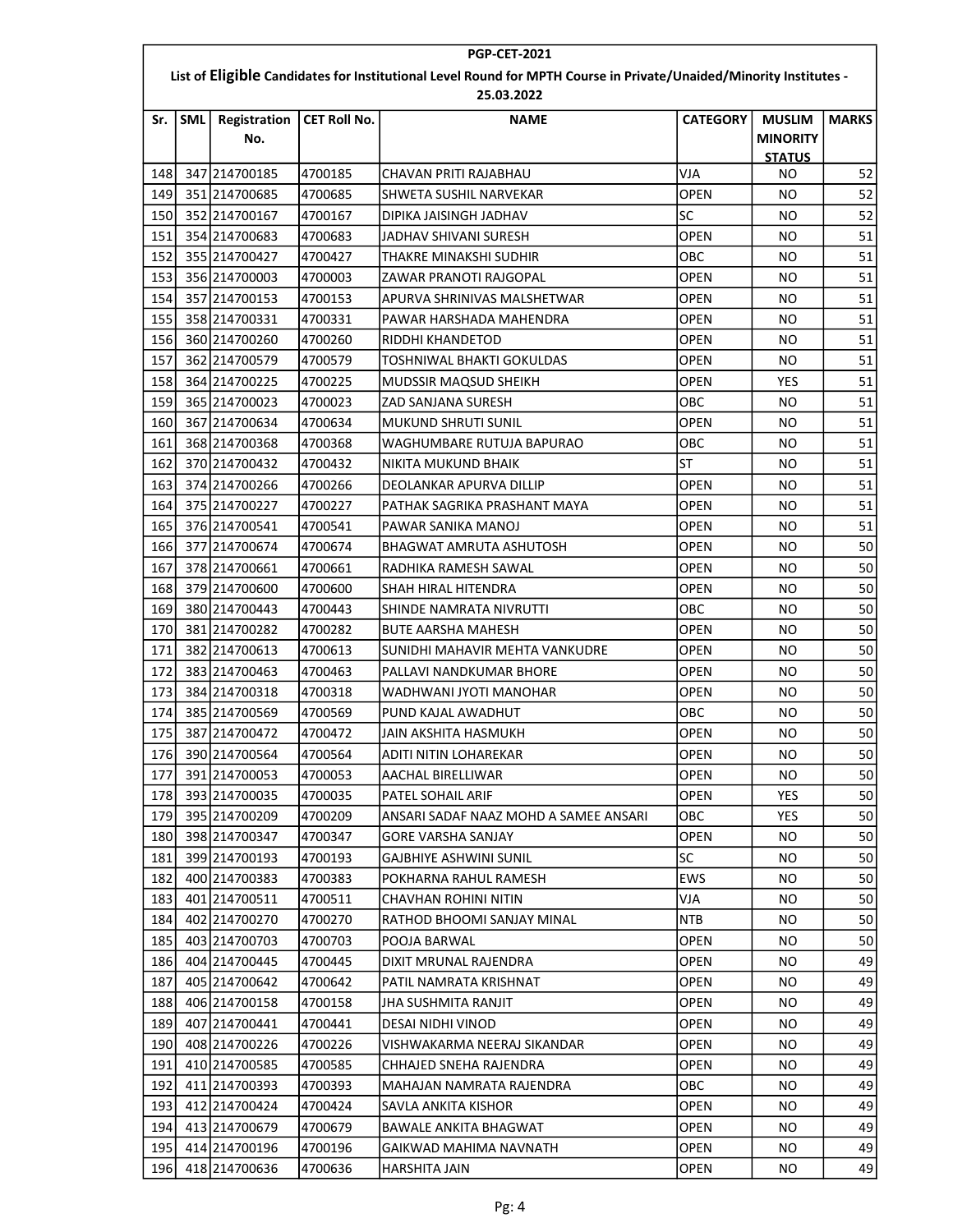|            | <b>PGP-CET-2021</b>                                                                                                |                                |                     |                                    |                    |                     |              |  |  |  |
|------------|--------------------------------------------------------------------------------------------------------------------|--------------------------------|---------------------|------------------------------------|--------------------|---------------------|--------------|--|--|--|
|            | List of Eligible Candidates for Institutional Level Round for MPTH Course in Private/Unaided/Minority Institutes - |                                |                     |                                    |                    |                     |              |  |  |  |
| Sr.        | <b>SML</b>                                                                                                         | Registration                   | <b>CET Roll No.</b> | 25.03.2022<br><b>NAME</b>          | <b>CATEGORY</b>    | <b>MUSLIM</b>       | <b>MARKS</b> |  |  |  |
|            |                                                                                                                    | No.                            |                     |                                    |                    | <b>MINORITY</b>     |              |  |  |  |
| 197        |                                                                                                                    | 421 214700577                  | 4700577             | JADHAV POOJA ARJUN                 | VJA                | <b>STATUS</b><br>ΝO | 48           |  |  |  |
| 198        |                                                                                                                    | 422 214700602                  | 4700602             | BATHRE NAMRATA TRILOKCHAND         | <b>OPEN</b>        | ΝO                  | 48           |  |  |  |
| 199        |                                                                                                                    | 423 214700214                  | 4700214             | VEEBHA SUDAM JADHAO                | VJA                | NO                  | 48           |  |  |  |
| 200        |                                                                                                                    | 424 214700684                  | 4700684             | PARCHANI VITHIKA KAMLESH MAMTA     | OPEN               | ΝO                  | 48           |  |  |  |
| 201        |                                                                                                                    | 425 214700233                  | 4700233             | MANDAVILLI SUNAINA RAO             | <b>OPEN</b>        | ΝO                  | 48           |  |  |  |
| 202        |                                                                                                                    | 428 214700367                  | 4700367             | SANKHE MANASI SHRIKANT             | <b>NTD</b>         | ΝO                  | 48           |  |  |  |
| 203        |                                                                                                                    | 429 214700303                  | 4700303             | <b>PRACHI MESTRY</b>               | OBC                | NO                  | 48           |  |  |  |
| 204        |                                                                                                                    | 431 214700168                  | 4700168             | SHRIVASTAVA VAISHNAVI VILAS        | OPEN               | ΝO                  | 48           |  |  |  |
| 205        |                                                                                                                    | 432 214700575                  | 4700575             | KOTHARI SAKSHI SUDHIR              | <b>OPEN</b>        | ΝO                  | 48           |  |  |  |
| 206        |                                                                                                                    | 433 214700109                  | 4700109             | PRIYANKA SAHU                      | <b>EWS</b>         | ΝO                  | 48           |  |  |  |
|            |                                                                                                                    |                                |                     |                                    | ОВС                | NO                  | 48           |  |  |  |
| 207<br>208 |                                                                                                                    | 434 214700198<br>435 214700650 | 4700198             | KHEDEKAR VAISHNAV ANIL             | OPEN               | NO                  | 48           |  |  |  |
|            |                                                                                                                    | 436 214700147                  | 4700650             | BIND RUKMINI MAHENDRA              |                    |                     | 48           |  |  |  |
| 209<br>210 |                                                                                                                    |                                | 4700147             | VISHAKHA NARENDRA PATIL            | овс<br><b>OPEN</b> | ΝO                  |              |  |  |  |
|            |                                                                                                                    | 437 214700557                  | 4700557             | MUNDADA BHAGYASHRI SHRINIVAS       |                    | NO                  | 48           |  |  |  |
| 211        |                                                                                                                    | 438 214700473                  | 4700473             | JAISWAR PRATIKSHA VIJAYBAHADUR     | <b>OPEN</b>        | NO                  | 48           |  |  |  |
| 212        |                                                                                                                    | 439 214700554                  | 4700554             | BHANPURAWALA AJAB ZAINUDDIN        | OPEN               | <b>YES</b>          | 48           |  |  |  |
| 213        |                                                                                                                    | 440 214700484                  | 4700484             | JOSHI SHIKHI GHANSHYAM CHANDRAKALA | <b>OPEN</b>        | ΝO                  | 48           |  |  |  |
| 214        |                                                                                                                    | 441 214700499                  | 4700499             | AMISHA ANAND ANGLE                 | OPEN               | ΝO                  | 48           |  |  |  |
| 215        |                                                                                                                    | 442 214700555                  | 4700555             | GAIKWAD TRUPTI RAJENDRA            | lsc                | ΝO                  | 47           |  |  |  |
| 216        |                                                                                                                    | 443 214700648                  | 4700648             | SHINDE DARSHANA NETAJI             | овс                | NO                  | 47           |  |  |  |
| 217        |                                                                                                                    | 444 214700419                  | 4700419             | ANIJA NAIR                         | OPEN               | ΝO                  | 47           |  |  |  |
| 218        |                                                                                                                    | 445 214700530                  | 4700530             | PATHAK ADITI RAMESH                | <b>OPEN</b>        | ΝO                  | 47           |  |  |  |
| 219        |                                                                                                                    | 447 214700081                  | 4700081             | MAWASI DEEPALI RAMESH              | ST                 | ΝO                  | 47           |  |  |  |
| 220        |                                                                                                                    | 448 214700105                  | 4700105             | RITANSHU SANJAY AUTADE             | ОВС                | ΝO                  | 47           |  |  |  |
| 221        |                                                                                                                    | 449 214700641                  | 4700641             | <b>GORE YOGITA DEVIDAS</b>         | OPEN               | ΝO                  | 47           |  |  |  |
| 222        |                                                                                                                    | 451 214700621                  | 4700621             | SHAH SHRUSHTI AMUL                 | OPEN               | NO.                 | 47           |  |  |  |
| 223        |                                                                                                                    | 452 214700017                  | 4700017             | ADHAL PRANALI SITARAM              | ST                 | ΝO                  | 47           |  |  |  |
| 224        |                                                                                                                    | 453 214700253                  | 4700253             | BHANGARE UJJWAL PRAKASH            | <b>ST</b>          | NO                  | 47           |  |  |  |
| 225        |                                                                                                                    | 454 214700268                  | 4700268             | TOSHNIWAL PAYAL UMESH              | OPEN               | NO.                 | 47           |  |  |  |
| 226        |                                                                                                                    | 455 214700286                  | 4700286             | SHAIKH SAMIYA AYUBKHAN             | OBC                | <b>YES</b>          | 47           |  |  |  |
| 227        |                                                                                                                    | 456 214700306                  | 4700306             | PRATIKSHA ASHOKRAO SHINDE          | OPEN               | NO.                 | 46           |  |  |  |
| 228        |                                                                                                                    | 457 214700211                  | 4700211             | CHAVAN AMRUTA VASANT               | <b>OPEN</b>        | ΝO                  | 46           |  |  |  |
| 229        |                                                                                                                    | 458 214700421                  | 4700421             | MALOKAR SAKSHI SANJAY              | ОВС                | ΝO                  | 46           |  |  |  |
| 230        |                                                                                                                    | 459 214700054                  | 4700054             | TIKEKAR SHWETALI SUDHIR            | OPEN               | NO.                 | 46           |  |  |  |
| 231        |                                                                                                                    | 460 214700272                  | 4700272             | MUNOT AARTI PRAKASHCHAND           | <b>OPEN</b>        | NO.                 | 46           |  |  |  |
| 232        |                                                                                                                    | 461 214700401                  | 4700401             | GIRE ARCHANA MAROTI                | OPEN               | NO.                 | 46           |  |  |  |
| 233        |                                                                                                                    | 462 214700707                  | 4700707             | MUNDHE SMITA SURESH                | <b>NTD</b>         | NO.                 | 46           |  |  |  |
| 234        |                                                                                                                    | 463 214700516                  | 4700516             | INGALE VISHAKHA RAJU               | NTB                | NO.                 | 46           |  |  |  |
| 235        |                                                                                                                    | 465 214700456                  | 4700456             | TANNIR SANJANA RAVINDRA            | ОВС                | NO.                 | 46           |  |  |  |
| 236        |                                                                                                                    | 466 214700675                  | 4700675             | PATIL RAJASHRI SAMBHAJI            | OPEN               | NO.                 | 46           |  |  |  |
| 237        |                                                                                                                    | 467 214700529                  | 4700529             | MUKNE NIKITA BHAGWATRAO            | OPEN               | ΝO                  | 46           |  |  |  |
| 238        |                                                                                                                    | 468 214700691                  | 4700691             | KOKAL DIVYA LALIT                  | <b>OPEN</b>        | NO.                 | 46           |  |  |  |
| 239        |                                                                                                                    | 470 214700447                  | 4700447             | KHAN UNEZA JAVED                   | OPEN               | YES.                | 46           |  |  |  |
| 240        |                                                                                                                    | 471 214700356                  | 4700356             | SIDDIQUI AYESHA SALIM AHMED        | <b>OPEN</b>        | <b>YES</b>          | 46           |  |  |  |
| 241        |                                                                                                                    | 473 214700333                  | 4700333             | DANDE VAISHNAVI VIJAYRAO           | OPEN               | NO.                 | 46           |  |  |  |
| 242        |                                                                                                                    | 474 214700337                  | 4700337             | SHEIKH KAYANATH BANU MOHAMAD JAFAR | OPEN               | YES.                | 46           |  |  |  |
| 243        |                                                                                                                    | 475 214700608                  | 4700608             | VAISHNAVI ASHISH RATHOD            | VJA                | NO.                 | 46           |  |  |  |
| 244        |                                                                                                                    | 476 214700195                  | 4700195             | NANDALA PRANITA VENKATY            | OPEN               | NO.                 | 45           |  |  |  |
| 245        |                                                                                                                    | 477 214700528                  | 4700528             | SHRUTI MAHAJAN                     | OPEN               | NO.                 | 45           |  |  |  |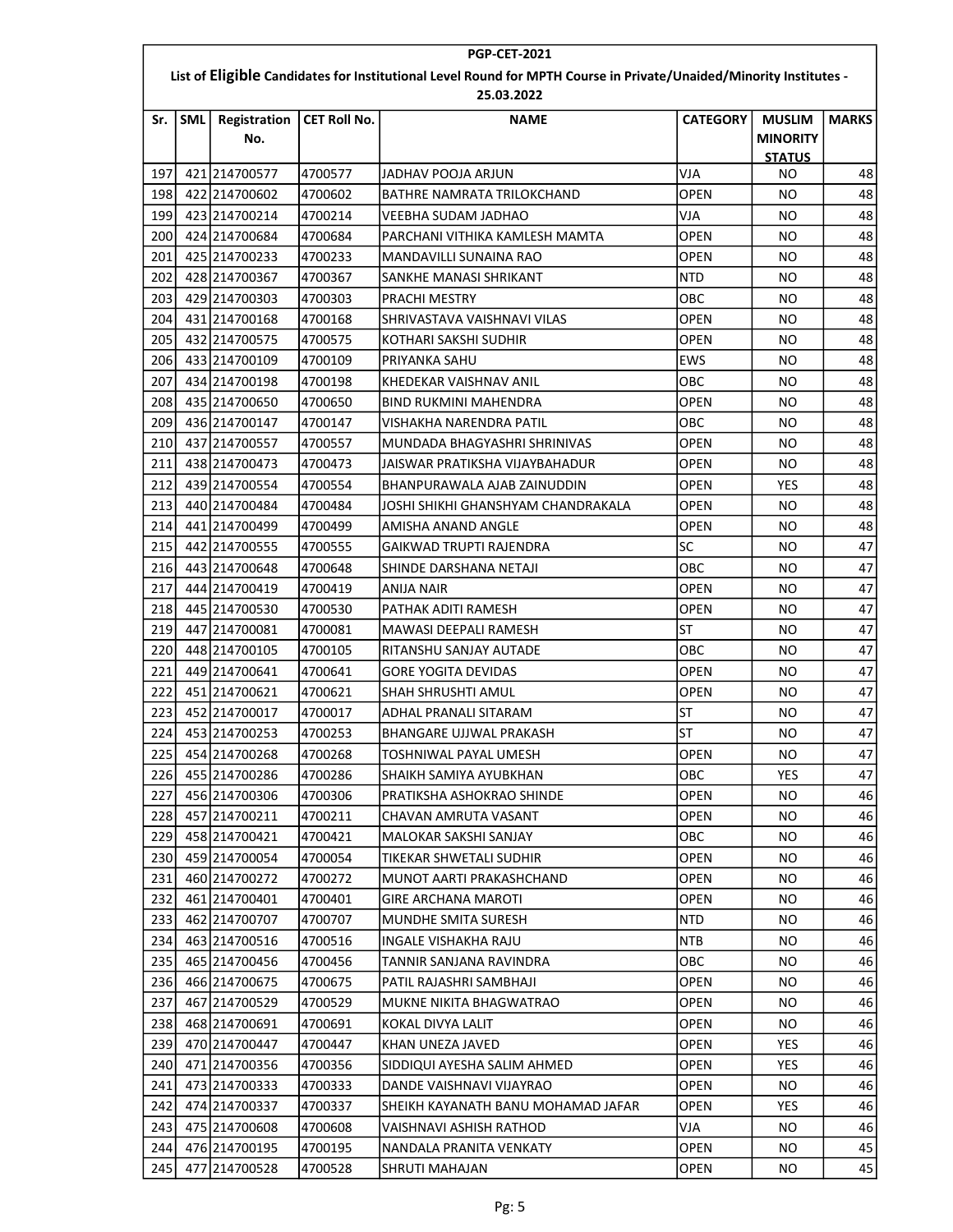| <b>PGP-CET-2021</b>                                                                                                              |            |                     |              |                                   |                 |                                                   |              |  |  |
|----------------------------------------------------------------------------------------------------------------------------------|------------|---------------------|--------------|-----------------------------------|-----------------|---------------------------------------------------|--------------|--|--|
| List of Eligible Candidates for Institutional Level Round for MPTH Course in Private/Unaided/Minority Institutes -<br>25.03.2022 |            |                     |              |                                   |                 |                                                   |              |  |  |
| Sr.                                                                                                                              | <b>SML</b> | Registration<br>No. | CET Roll No. | <b>NAME</b>                       | <b>CATEGORY</b> | <b>MUSLIM</b><br><b>MINORITY</b><br><b>STATUS</b> | <b>MARKS</b> |  |  |
| 246                                                                                                                              |            | 478 214700465       | 4700465      | AADITI SUNIL DESHPANDE            | <b>OPEN</b>     | ΝO                                                | 45           |  |  |
| 247                                                                                                                              |            | 480 214700485       | 4700485      | DUSHING SIYONA SANJAY             | <b>SC</b>       | ΝO                                                | 45           |  |  |
| 248                                                                                                                              |            | 482 214700172       | 4700172      | BORDE GAYATRI VIJAY               | <b>OPEN</b>     | ΝO                                                | 45           |  |  |
| 249                                                                                                                              |            | 483 214700502       | 4700502      | ALFAIZ JAKIR TAMBOLI              | OBC             | YES                                               | 45           |  |  |
| 250                                                                                                                              |            | 484 214700404       | 4700404      | CHAVHAN HARSHADA HANWANTRAO       | <b>OPEN</b>     | ΝO                                                | 45           |  |  |
| 251                                                                                                                              |            | 485 214700698       | 4700698      | MAMTA SAHOO                       | OPEN            | NO.                                               | 44           |  |  |
| 252                                                                                                                              |            | 486 214700437       | 4700437      | MUNIYAR KANIKA DINESH             | <b>OPEN</b>     | ΝO                                                | 44           |  |  |
| 253                                                                                                                              |            | 487 214700479       | 4700479      | DESHMUKH SHIVANI VIJAY            | <b>OPEN</b>     | ΝO                                                | 44           |  |  |
| 254                                                                                                                              |            | 488 214700570       | 4700570      | KHANDALE GAYATRI SUBHASH          | <b>OPEN</b>     | ΝO                                                | 44           |  |  |
| 255                                                                                                                              |            | 489 214700700       | 4700700      | RUPDA PRIYANSHI MANOJ             | <b>OPEN</b>     | ΝO                                                | 44           |  |  |
| 256                                                                                                                              |            | 490 214700050       | 4700050      | POTDAR PRIYANKA DHANANJAY         | OBC             | ΝO                                                | 44           |  |  |
| 257                                                                                                                              |            | 491 214700616       | 4700616      | JAWALIKAR AISHWARYA NARSINH       | OPEN            | NO.                                               | 44           |  |  |
| 258                                                                                                                              |            | 492 214700460       | 4700460      | DONGRE JANHVI VIJAY               | OBC             | NO.                                               | 44           |  |  |
| 259                                                                                                                              |            | 493 214700455       | 4700455      | <b>GAVIT MEGHA ASHOK</b>          | ST              | NO.                                               | 44           |  |  |
| 260                                                                                                                              |            | 494 214700524       | 4700524      | THAWRANI SONALI SANJAY            | <b>OPEN</b>     | ΝO                                                | 44           |  |  |
| 261                                                                                                                              |            | 495 214700596       | 4700596      | DODANI NIKITA LALCHAND            | <b>OPEN</b>     | ΝO                                                | 44           |  |  |
| 262                                                                                                                              |            | 496 214700079       | 4700079      | KAJALE SACHIN MOHAN               | <b>OPEN</b>     | NO.                                               | 44           |  |  |
| 263                                                                                                                              |            | 497 214700187       | 4700187      | THOOL NIKITA BHASKAR              | lsc             | ΝO                                                | 44           |  |  |
| 264                                                                                                                              |            | 498 214700645       | 4700645      | KULKARNI AKANKSHA UMESH           | OPEN            | ΝO                                                | 44           |  |  |
| 265                                                                                                                              |            | 499 214700638       | 4700638      | SURYAWANSHI MANOJ SHANKARRAO      | lsc             | ΝO                                                | 44           |  |  |
| 266                                                                                                                              |            | 500 214700387       | 4700387      | HINDUJA SIMRAN ISHWARLAL          | <b>OPEN</b>     | ΝO                                                | 43           |  |  |
| 267                                                                                                                              |            | 501 214700279       | 4700279      | SADAR TRUPTI ARUN                 | SC              | ΝO                                                | 43           |  |  |
| 268                                                                                                                              |            | 502 214700459       | 4700459      | NIKHADE DHANASHRI NARENDRA        | lsc             | NO.                                               | 43           |  |  |
| 269                                                                                                                              |            | 504 214700360       | 4700360      | JANGHEL BHAVNA NIRMAL             | OBC             | ΝO                                                | 43           |  |  |
| 270                                                                                                                              |            | 506 214700111       | 4700111      | KIRTANE CHAITALI VIKAS            | <b>SC</b>       | ΝO                                                | 43           |  |  |
| 271                                                                                                                              |            | 507 214700098       | 4700098      | PATIL RUCHI KISHOR                | OBC             | NO.                                               | 42           |  |  |
| 272                                                                                                                              |            | 508 214700379       | 4700379      | KANNAO VAIDEHI VIVEK              | <b>OPEN</b>     | ΝO                                                | 42           |  |  |
| 273                                                                                                                              |            | 509 214700578       | 4700578      | PORE YASH JITENDRA                | OBC             | NO.                                               | 42           |  |  |
| 274                                                                                                                              |            | 510 214700376       | 4700376      | KHARCHE KALYANI SANJAY            | OBC             | NO.                                               | 42           |  |  |
| 275                                                                                                                              |            | 511 214700263       | 4700263      | NIKITA RAMKISHAN ZAGADE           | OBC             | NO.                                               | 42           |  |  |
| 276                                                                                                                              |            | 512 214700353       | 4700353      | PATTNAIK PRACHI HARIBOLA          | OPEN            | NO.                                               | 42           |  |  |
| 277                                                                                                                              |            | 513 214700308       | 4700308      | GANDOTRA JANHAVI BALBIR NISHA     | <b>OPEN</b>     | NO.                                               | 42           |  |  |
| 278                                                                                                                              |            | 514 214700637       | 4700637      | PATIL DIVYA SURAJ                 | OBC             | NO.                                               | 42           |  |  |
| 279                                                                                                                              |            | 515 214700288       | 4700288      | INGLE GAURI SHRIDHAR              | <b>OPEN</b>     | NO.                                               | 42           |  |  |
| 280                                                                                                                              |            | 516 214700320       | 4700320      | BOTE MUGDHA BALASAHEB             | ST              | NO.                                               | 42           |  |  |
| 281                                                                                                                              |            | 517 214700354       | 4700354      | PARMAR NEHA SURESH                | VJA             | NO.                                               | 42           |  |  |
| 282                                                                                                                              |            | 518 214700706       | 4700706      | SRIVASTAV JAISHREE VIRENDRA KUMAR | <b>OPEN</b>     | NO.                                               | 42           |  |  |
| 283                                                                                                                              |            | 519 214700453       | 4700453      | <b>INAMDAR FIRDOS HATIM</b>       | OPEN            | YES                                               | 42           |  |  |
| 284                                                                                                                              |            | 520 214700423       | 4700423      | RUTUJA RANJENDRA PIMPARWAR        | OPEN            | NO.                                               | 42           |  |  |
| 285                                                                                                                              |            | 521 214700409       | 4700409      | JAISWAL RUCHIKA ATUL              | ОВС             | NO.                                               | 42           |  |  |
| 286                                                                                                                              |            | 522 214700486       | 4700486      | UTTEKAR DIKSHA ABA                | <b>OPEN</b>     | NO.                                               | 41           |  |  |
| 287                                                                                                                              |            | 524 214700633       | 4700633      | <b>GAJBHIYE SWEJAL ANIL</b>       | SC              | NO.                                               | 41           |  |  |
| 288                                                                                                                              |            | 525 214700173       | 4700173      | SIMRAN CLEARENCE CORREA           | <b>OPEN</b>     | NO.                                               | 41           |  |  |
| 289                                                                                                                              |            | 526 214700462       | 4700462      | TACHTODE SHREYA RAMESH            | lsc             | NO.                                               | 41           |  |  |
| 290                                                                                                                              |            | 527 214700425       | 4700425      | DIVYA DEVENDER VARMA              | OPEN            | NO.                                               | 41           |  |  |
| 291                                                                                                                              |            | 528 214700229       | 4700229      | KOMAL SANJAY BHOSALE              | <b>OPEN</b>     | NO.                                               | 41           |  |  |
| 292                                                                                                                              |            | 529 214700601       | 4700601      | VARGHESE ASHLEY EDWARD            | <b>OPEN</b>     | NO.                                               | 41           |  |  |
| 293                                                                                                                              |            | 530 214700686       | 4700686      | UMA SANJAY SUPE                   | <b>OPEN</b>     | NO.                                               | 41           |  |  |
| 294                                                                                                                              |            | 531 214700629       | 4700629      | PAWAR AKSHAY ANURATH              | OPEN            | NO.                                               | 41           |  |  |